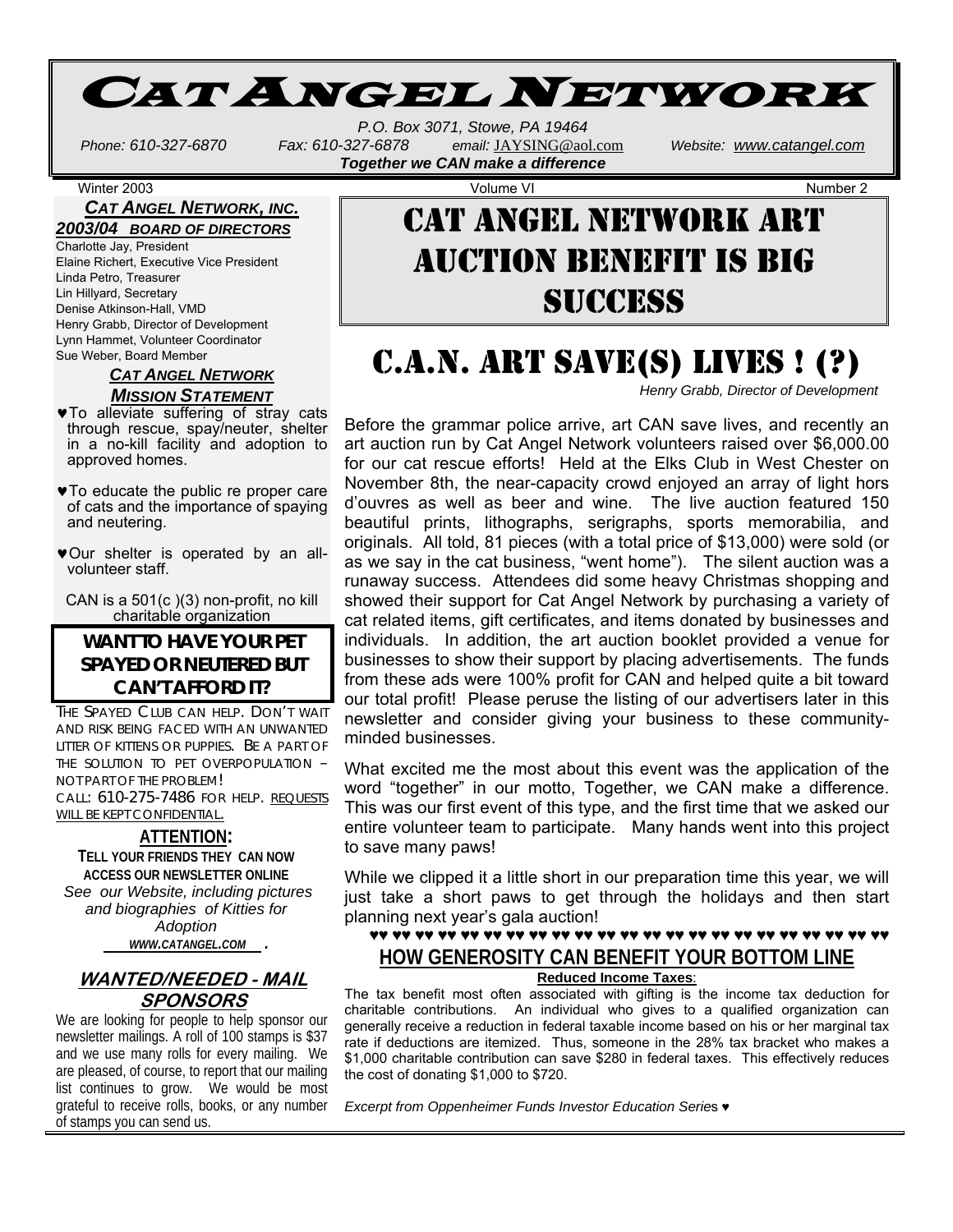## FIFTH ANNUAL WCU SPRING CONCERT

Just a little heads up regarding our West Chester University Spring Concert. Our Fifth Annual Concert will be held at the same location on Sunday afternoon, March 28, 2004. Many of you have expressed interest in a more relaxed, convenient time; SO this is for you!

Watch our website *– www.catangel.com* - for more exciting details as we approach the date.

♥♥♥♥♥♥♥♥♥♥♥♥♥♥♥♥♥♥♥♥♥♥♥♥♥

# **STRAY CAT**

Wonderful poem by Francis Witham.

Oh, what unhappy twist of fate Has brought you, homeless to my gate? The gate where once another stood To beg for shelter, warmth and food.

For from that day I ceased to be The master of my destiny. While he, with purr and velvet paw Became within my house, the Law.

He scratched the furniture and shed And claimed the middle of my bed. He ruled in arrogance and pride And broke my heart the day he died.

So if you really think, oh cat, I'd willingly relive all that Because you come, forlorn and thin Well, . . . . .

don't just stand there . **come on in!**  ♥♥♥♥♥♥♥♥♥♥♥♥♥♥♥♥♥♥♥♥♥♥♥♥♥

### **STRAY'S SONG**

*By Evelyn Szczepanski* So many things We forget all about.

Soft memories… A mother's touch, a loving hand, Someone that finally understands.

A sad cat's face that's been through war, Pads worn down, ears tore.

You cry out, and I hear,

Just wanting to be loved,

Simple and clear.

Scars and nicks, much more than a few, Yet still trusting as I extend my hand to you.

As you lie still, finally at rest, Sleep at last and at your best. Giving back to me that sense of calm, Paws in prayer, no longer a Tom! Quiet tonight, with no where to run, A peaceful dream –You have begun!

♥♥♥♥♥♥♥♥♥♥♥♥♥♥♥♥♥♥♥♥♥♥♥♥♥



*One of our rewards for the work we do is hearing from you, the adoptive parents of our little angels. Please send us updates and pictures*

#### . Dear Cat Angel Network:

Just a note to let you know that "Tipper Gore" has moved to Florida. We had her exactly one year when we began our trip of 1020 miles. She was an excellent traveler – slept all the way – just looked around if the car stopped. She and Moe got very used to staying in a motel. It is amazing how many pets were traveling!

We had big travel cages for each cat and they had food, water, litter and toys in each. They were played with at night but never taken out until we reached our new home. We know how easily pets can get lost.

So now Tipper has low window sills to sit in, a screened lanai and lots of new creatures to watch. She loves the house - never had a single problem adjusting  $-$  it was her home and she knew it. The big boy, Moe, is just now feeling comfortable.

Enclosed are some pictures of the cats getting used to the travel cages which we had out on the PA porch for a few weeks - the best thing we could have done!

Tipper certainly is our Queen.

#### Dear Aunt Charlotte and Aunt Elaine,

I was sort of ashamed that I threw tantrums when I first arrived at CAN. So, I made sure I was on my best behavior when the Smurthwaite family brought me home. I was very quiet in the car and when they took me into "my" bedroom, I walked out of my carrier and checked things out. I didn't growl, hiss, or swipe at all. I didn't even hide. I just walked around sniffing things. I let my new Meowmmy pet me and I did a lot of purring. I have to admit I was a little nervous, and puffed up my tail now and then, but I was such a good boy!

Their other cat, Sapphire, is very curious about me. She stays outside my bedroom door all the time. Sometimes we chirp back and forth and sometimes I stick my paw under the door. She seems to like this. When Meowmmy opens the door a crack, I touch noses with Sapphire. I'm dying to get out of the bedroom and check out the rest of the house. I'm starting to meow at the door to let them know I want out of this bedroom, and I want to be with the family. I think I'm going to like my new home. I'm adjusting really fast and there's lots to see and do here! I'll write again soon. Thanks for taking care of me when I was at my worst. You would be proud of me now.

Sincerely, Smudge (the Banana Cat) Smurthwaite ♥

#### **A thought...**

These days, I pretty much have 4-6 kittens crawling all over me purring at every waking moment. In the morning, when I'm in the bathroom, they're all hanging around purring and it sounds like the startup of the Indy 500 in there. Then when I'm sitting on the sofa in the living room, Dema, Aloysius, Flynn, and now Caitlin seem to think it's their duty to crawl all over me, give me kisses, and keep me from getting "lonely". I've never had so much kitty affection in my life.

But at the end of the day, when I crawl into bed with my little DeeDee, and she comes over to me with that trust in her eyes, and snuggles up to me and purrs - that's when I'm reminded what "true" kitty love is all about.

I mean, heck, those kittens are great, but they'll throw themselves at pretty much anyone that's willing to pet them. But not my DeeDee!

#### Kirsten, (Dee Dee's Greatest Admirer)♥

Hi, Everyone:

Something really amazing has happened with my Brittany. She has become best friends with my rabbit. She jumps in his pen and hangs out all day and sleeps with him in the plant at night. They roll around and play together and she is even using the rabbit's litter box. She comes out only to eat and drink. I take her out several times to lay with her and pet her and she just purrs away but she ultimately always hops back in the pen with the rabbit. Watching them sleep together is the most precious thing. It's funny how things work out. For a long time I wanted to get another bunny so my rabbit would have a companion but I never did because the vet recommended getting him neutered first but also warned that it was very risky and many rabbits die while being put under. I never wanted to take that risk. Then Brittany came into my life and now it all makes sense.

Lisa Maria Penny & Brittany.

Bruce & Jane Woodruff  $\bullet$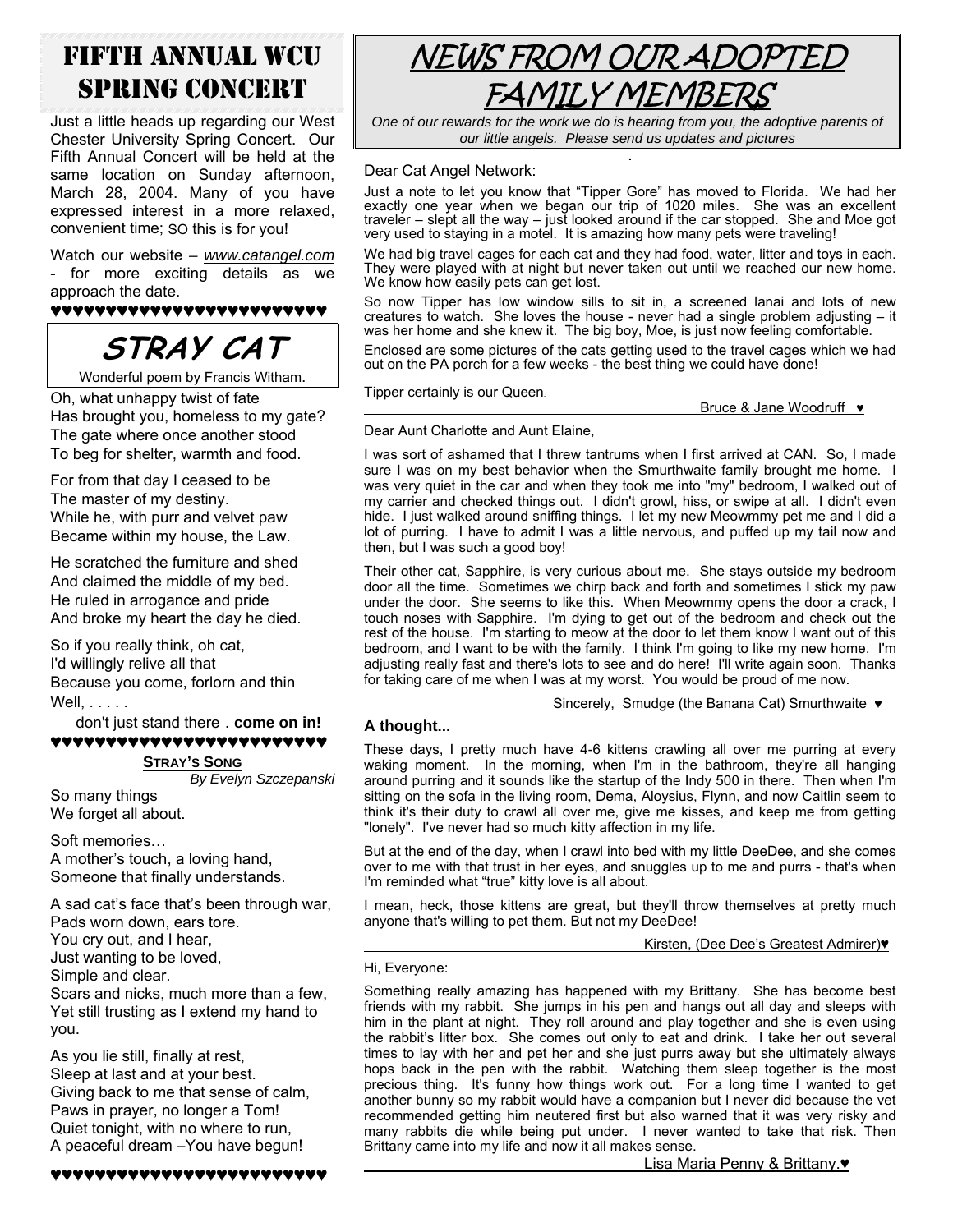## **SANTA IS COMING – TO PETSMART!!**

*By Charlotte Jay* 

A wonderful opportunity is knocking at your door! Yes, it's Santa Photo time again. You can have a lovely memento of your favorite pets in the form of photos with Santa in ornamental Holiday frames. There's nothing like a visual remembrance to capture the moment, and from past experiences, the moments that have been captured by our Santa and his elves are priceless! These adorable framed pictures make fun tree ornaments and create interesting conversation as your friends and family listen to the tales of "how it all happened".

HOW TO MAKE IT HAPPEN . . .? Just bring those four-footed family members to PETsMART on Route 30 in Downingtown on any Saturday or Sunday this December and get ready for a fun experience. All pets of any size or type are welcome and our CAN Santa Elves will assist you and your pet to strike the most interesting pose with Santa! Just watching the antics is entertaining and often quite hilarious!

In addition to creating a fond memory for you and your pet, you will also be helping many homeless kitties because PETsMART contributes 50% of the proceeds to CAN. No appointment Is necessary – just show up between 11 a.m. and 5 p.m. and join in the fun.

*Many of you have asked us to repeat the story which Henry found last year so here it is. Got a tissue handy . . . . ?* 

## **THE ISLAND OF MISFIT TOYS** *Submitted by Henry Grabb*

.One of my favorite holiday programs has always been Rudolph the Red Nosed Reindeer. I watch it every year, and must admit crying a little when Herbie, Rudolph, and Yukon Cornelius get to the island of misfit toys. The boat that sinks, the squirt gun that shoots jelly, the Charlie-inthe-Box, all just wanting to belong to someone. At the end of the story, they sit on the ice block on Christmas Eve, sure that Santa has forgotten them yet another year - but just then, they hear the jingle in the distance . .

. . *Cat Angel Network has many cats who might be considered "misfits." They range from just a bit too shy to show at PETsMART, to slightly disabled, to FIV or FeLV positive. These cats are waiting for you to open your hearts to them. With your love, they will no longer need to feel like misfits.* 

*CAN YOU BE THE JINGLE IN THE DISTANCE THAT THEY HAVE BEEN WAITING FOR?♥*

# VOLUNTEERS' VENUE

## WANTED – A FEW GOOD MEN (AND WOMEN)

*By Lynn Hammet* 

Do you have a few hours to spare? Cat Angel Network needs YOU.

Are you are **retired**? Do you have a little **free time**? Do you have a **skill** that we need?

**Allergic?** You can be allergic to cats and still help! If you enjoy fundraising, have grant writing, accounting, or marketing skills, we can put you to work and you never have to see a cat (unless you want to, of course!)

**Not allergic**? Would you like to introduce our cats to their future families at PETsMART? We always need people who enjoy dealing with the public to staff the Adoption Center at PETsMART in Downingtown. The Adoption Center is always busy and we could use help especially on Friday evenings and Saturdays. This is a critical time for the cats and you can shorten a stressful stay for them if you are available for a few hours a week or even every other week.

Want to help but don't have lots of free time? If you are interested in **volunteering occasionally**, you can sign up for special events. For example, we just held our first Art Auction and raised over \$6,000 for the cats. It took a large number of volunteers (20+) to organize and run the event. We'd like to do more special events and we need people who are willing to organize and assist at these events.

Do you want to be more **hands-on with the cats**? We desperately need foster families to care for the kittens until they are old enough to be adopted. Kittens too messy? How about socializing a frightened teenager or shy adult until they are ready for a new home? A separate room, a good book to read, and a bit of patience are all you need! Are you home full-time? Consider bottle-feeding orphans. These little ones require a lot of care and the feeling of satisfaction you get from keeping them alive cannot be matched.

Can you **drive**? Don't mind being in the car with constant meowing? You can transport cats to and from the shelter, PETsMART, and our veterinarians' offices.

If you like to **clean**, we have jobs for you! The cats at the shelter are uncaged so they 'live' in their rooms and most of them don't pick up after themselves so you can always find a fur ball! Sign up for a room at the shelter, you can do 'heavy' cleaning once a month or clean weekly and you'll always have the help of someone, cat or kitten, trying to sweep or wipe with you. Would you rather **socialize** with the kitties? You can do that, too. There are always a few Timid Tillies who need some encouragement to be more outgoing

Did you ever consider helping Santa do his work? Right now, we are looking for elves to assist Santa with the **Pet Photos at PETsMART** every weekend in December. This is your chance to be an elf, hand out candy canes, get dogs and cats to smile and sit still for their picture. It's fun! I guarantee it!

You might want to learn how to assist us with **TNR (Trap, Neuter, Return**). We receive more and more calls from people who have 'inherited' a cat colony and are not sure what to do about them. You can help us by working with these people onsite.

There is a place for everyone and we **CAN** use **YOU** to help the organization find a permanent place for all our cats and kittens and keep them happy and healthy until they do find their special home!

*Go to our website – www.catangel.com - click on VOLUNTEERS to find our VOLUNTEER APPLICATION. Include as much information as possible to help us include your skills and time into our program.* 

♥♥ ♥♥ ♥♥ ♥♥ ♥♥ ♥♥ ♥♥ ♥♥ ♥♥ ♥♥ ♥♥ ♥♥ ♥♥ ♥♥ ♥♥ ♥♥ ♥♥ ♥♥ ♥♥ ♥♥ ♥♥